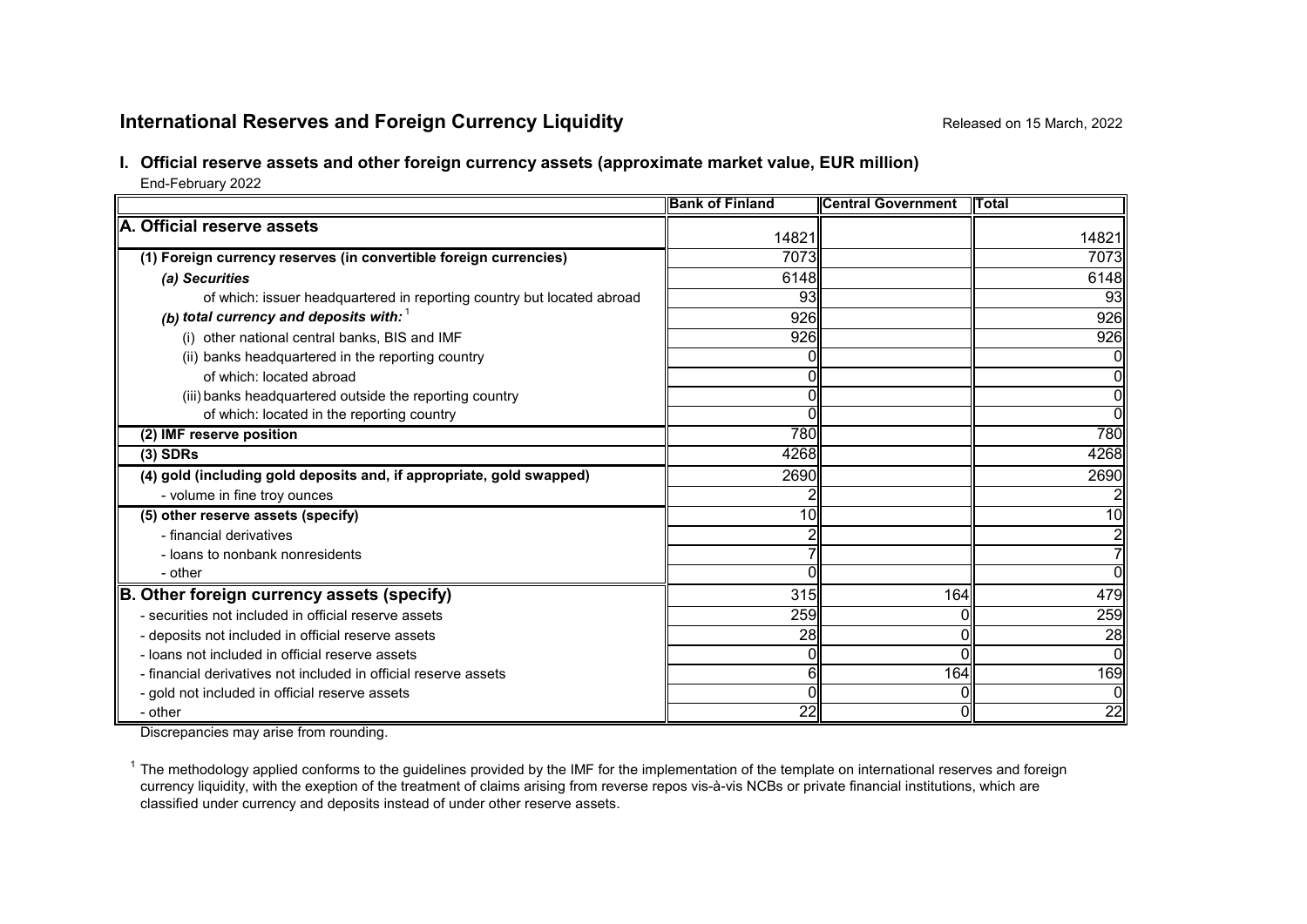#### **II. Predetermined short-term net drains on foreign currency assets (nominal value, EUR million)** End-February 2022

|      |                                                                                                                                                                         |           |                           | <b>Bank of Finland</b> |                                                     |                                                 |              |                  | <b>Central Government</b>                                    |                                                 |              | Total            |                                                              |                                                        |
|------|-------------------------------------------------------------------------------------------------------------------------------------------------------------------------|-----------|---------------------------|------------------------|-----------------------------------------------------|-------------------------------------------------|--------------|------------------|--------------------------------------------------------------|-------------------------------------------------|--------------|------------------|--------------------------------------------------------------|--------------------------------------------------------|
|      |                                                                                                                                                                         |           | <b>Maturity breakdown</b> |                        |                                                     | <b>Maturity breakdown</b>                       |              |                  | <b>Maturity breakdown</b>                                    |                                                 |              |                  |                                                              |                                                        |
|      |                                                                                                                                                                         |           | (residual maturity)       |                        |                                                     | (residual maturity)                             |              |                  |                                                              | (residual maturity)                             |              |                  |                                                              |                                                        |
|      |                                                                                                                                                                         |           | <b>Total</b>              | Up to 1<br>month       | More<br>than 1<br>month<br>and up<br>to 3<br>months | More<br>than 3<br>months<br>and up<br>to 1 year | <b>Total</b> | Up to 1<br>month | <b>More</b><br>than 1<br>month<br>and up<br>to $3$<br>months | More<br>than 3<br>months<br>and up<br>to 1 year | <b>Total</b> | Up to 1<br>month | <b>More</b><br>than 1<br>month<br>and up<br>to $3$<br>months | <b>More</b><br>than 3<br>months<br>and up<br>to 1 year |
| ll1. | Foreign currency loans, securities and deposits                                                                                                                         |           |                           |                        |                                                     |                                                 | $-1459$      | $-1429$          | -6                                                           | $-24$                                           | $-1459$      | $-1429$          | $-6$                                                         | $-24$                                                  |
|      | - outflows (-)                                                                                                                                                          | Principal |                           |                        |                                                     |                                                 | $-1428$      | $-1428$          |                                                              |                                                 | $-1428$      | $-1428$          | $\overline{0}$                                               | $\overline{0}$                                         |
|      |                                                                                                                                                                         | Interest  | 0                         |                        |                                                     |                                                 | $-31$        |                  | -6                                                           | $-24$                                           | $-31$        | 0                | -6                                                           | $-24$                                                  |
|      | - inflows $(+)$                                                                                                                                                         | Principal | $\Omega$                  |                        |                                                     | $\Omega$                                        |              |                  | <sup>n</sup>                                                 |                                                 | $\Omega$     | $\Omega$         | $\Omega$                                                     | $\overline{0}$                                         |
|      |                                                                                                                                                                         | Interest  | O                         |                        |                                                     |                                                 |              |                  |                                                              |                                                 |              |                  | $\cap$                                                       | 0I                                                     |
| l2.  | Aggregate short and long positions in<br>forwards and futures in foreign currencies<br>vis-à-vis the domestic currency (including<br>the forward leg of currency swaps) |           |                           |                        |                                                     |                                                 | 1450         | 1429             |                                                              | 19                                              | 1450         | 1429             | 3                                                            | 19                                                     |
|      | Short positions (-)<br>(a)                                                                                                                                              |           |                           |                        |                                                     |                                                 |              |                  |                                                              | $\Omega$                                        |              |                  | $\Omega$                                                     | $\overline{0}$                                         |
|      | Long positions (+)<br>(b)                                                                                                                                               |           |                           |                        |                                                     |                                                 | 1450         | 1429             |                                                              | 19                                              | 1450         | 1429             | 3                                                            | 19                                                     |
| lЗ.  | Other (specify)                                                                                                                                                         |           |                           |                        |                                                     |                                                 |              |                  |                                                              |                                                 |              | 0                |                                                              | $\overline{0}$                                         |
|      | - outflows related to repos (-)                                                                                                                                         |           |                           |                        |                                                     |                                                 |              |                  |                                                              |                                                 | $\Omega$     | $\Omega$         | $\Omega$                                                     | $\overline{0}$                                         |
|      | - inflows related to reverse repos (+)                                                                                                                                  |           |                           |                        |                                                     |                                                 |              |                  |                                                              |                                                 | $\Omega$     | $\Omega$         | $\Omega$                                                     | $\overline{0}$                                         |
|      | - trade credit (-)                                                                                                                                                      |           |                           |                        |                                                     |                                                 |              |                  |                                                              |                                                 | $\Omega$     | 0                |                                                              | $\overline{0}$                                         |
|      | - trade credit $(+)$                                                                                                                                                    |           |                           |                        | O                                                   | ΟI                                              |              |                  |                                                              |                                                 | $\Omega$     | $\Omega$         | $\Omega$                                                     | $\overline{0}$                                         |
|      | - other accounts payable (-)                                                                                                                                            |           |                           |                        |                                                     |                                                 |              |                  |                                                              |                                                 | $\mathbf{0}$ | $\Omega$         | $\Omega$                                                     | $\overline{0}$                                         |
|      | - other accounts receivable $(+)$                                                                                                                                       |           | 0                         |                        | 0                                                   |                                                 |              | $\Omega$         |                                                              |                                                 | 0            | $\overline{0}$   | $\Omega$                                                     | $\overline{0}$                                         |

Discrepancies may arise from rounding.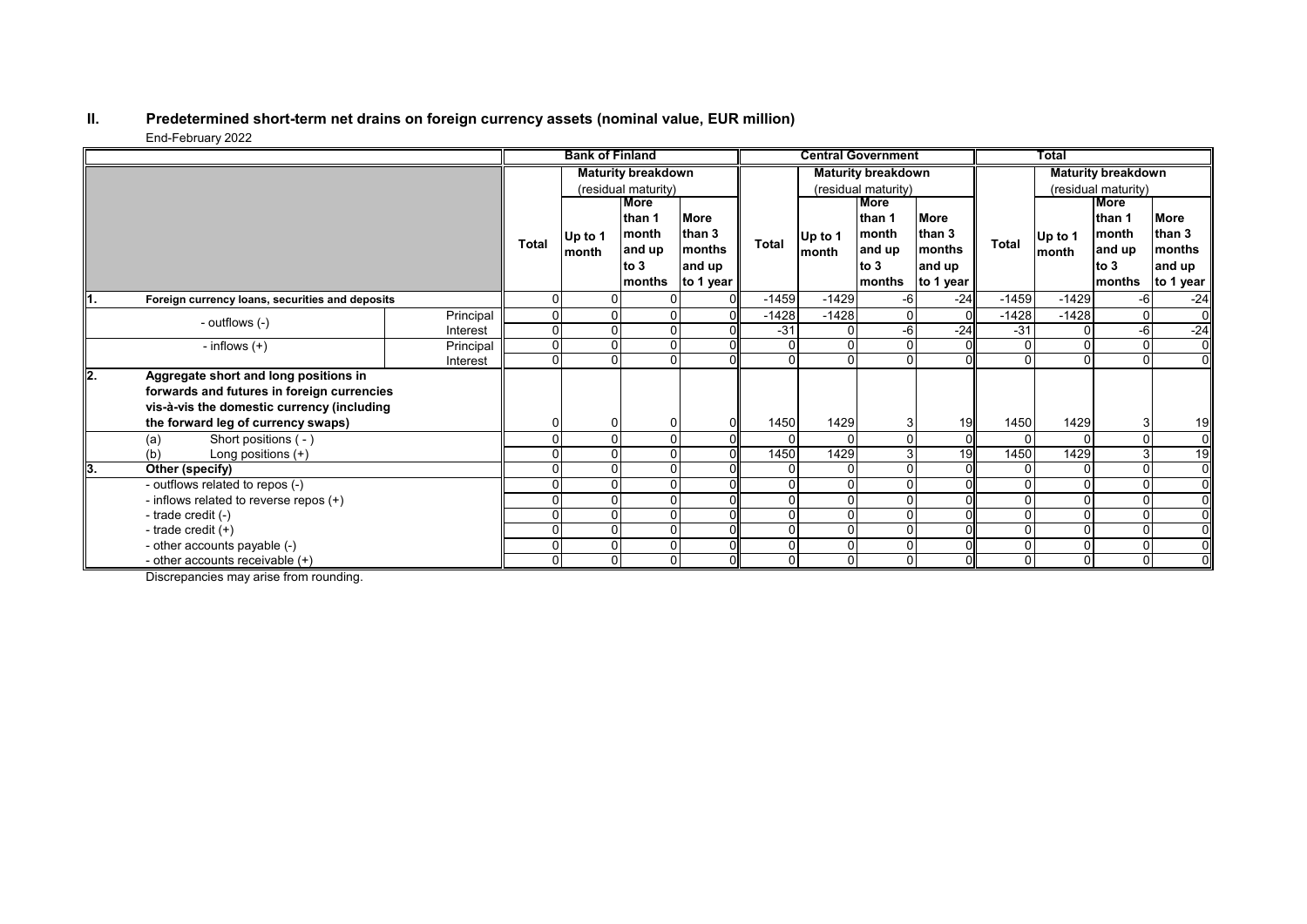## **III. Contingent short-term net drains on foreign currency assets (nominal value, EUR million)**

End-February 2022

| Liiu-i culualy 2022                                                                                 |                      | <b>Bank of Finland</b> |                                                               |                                                        |                |                                       | <b>Central Government</b>                           |                                                        |                                       | <b>Total</b>              |                                                                    |                                                        |
|-----------------------------------------------------------------------------------------------------|----------------------|------------------------|---------------------------------------------------------------|--------------------------------------------------------|----------------|---------------------------------------|-----------------------------------------------------|--------------------------------------------------------|---------------------------------------|---------------------------|--------------------------------------------------------------------|--------------------------------------------------------|
|                                                                                                     |                      |                        | <b>Maturity breakdown</b>                                     |                                                        |                |                                       | <b>Maturity breakdown</b>                           |                                                        |                                       | <b>Maturity breakdown</b> |                                                                    |                                                        |
|                                                                                                     |                      |                        | (residual maturity, where applicable)                         |                                                        |                | (residual maturity, where applicable) |                                                     |                                                        | (residual maturity, where applicable) |                           |                                                                    |                                                        |
|                                                                                                     | Total                | Up to 1<br>month       | <b>More</b><br>than 1<br>Imonth<br>and up<br>to $3$<br>months | <b>More</b><br>than 3<br>months<br>and up<br>to 1 year | <b>Total</b>   | Up to 1<br>month                      | More<br>than 1<br>month<br>and up<br>to 3<br>months | <b>More</b><br>than 3<br>months<br>and up<br>to 1 year | Total                                 | Up to 1<br>month          | <b>More</b><br>than 1<br><b>Imonth</b><br>and up<br>to 3<br>months | <b>More</b><br>than 3<br>months<br>and up<br>to 1 year |
| Contingent liabilities in foreign currency                                                          | $\Omega$             | $\Omega$               |                                                               |                                                        | $\Omega$       | $\Omega$                              | $\Omega$                                            |                                                        | 0                                     | $\Omega$                  | 0                                                                  |                                                        |
| (a) Collateral guarantees on debt falling due within one year                                       | $\Omega$             |                        | $\Omega$<br>$\Omega$                                          | ΩI                                                     | $\Omega$       | $\Omega$                              | $\Omega$                                            | $\Omega$                                               | 0                                     | $\Omega$                  | 0                                                                  |                                                        |
| (b) Other contingent liabilities                                                                    | $\Omega$             |                        | $\Omega$<br>$\Omega$                                          | ΩI                                                     | $\overline{0}$ | $\mathbf{0}$                          | $\overline{0}$                                      | $\Omega$                                               | $\overline{0}$                        | $\overline{0}$            | $\overline{0}$                                                     |                                                        |
| Foreign currency securities issued with                                                             |                      |                        |                                                               |                                                        | $\Omega$       |                                       |                                                     |                                                        | $\Omega$                              |                           |                                                                    |                                                        |
| embedded options (puttable bonds)                                                                   |                      |                        |                                                               |                                                        |                |                                       |                                                     |                                                        |                                       |                           |                                                                    |                                                        |
| Undrawn, unconditional credit lines provided by:                                                    | $\Omega$             |                        | $\Omega$<br>$\Omega$                                          | $\Omega$                                               | $\overline{0}$ | $\Omega$                              | $\Omega$                                            | $\Omega$                                               | 0                                     | 0                         | $\mathbf 0$                                                        | $\Omega$                                               |
| (a) other national monetary authorities, BIS,                                                       |                      | $\Omega$               | $\Omega$                                                      | ΩI                                                     | $\Omega$       | $\Omega$                              | $\Omega$                                            | $\Omega$                                               | 0                                     | $\Omega$                  | $\Omega$                                                           | $\Omega$                                               |
| IMF, and other international organizations                                                          |                      |                        |                                                               |                                                        |                |                                       |                                                     |                                                        |                                       |                           |                                                                    |                                                        |
| - other national monetary authorities (+)                                                           | $\Omega$             |                        | $\Omega$<br>$\Omega$                                          | $\Omega$                                               | $\Omega$       | 0                                     | $\Omega$                                            | $\Omega$                                               | 0                                     | 0                         | $\mathbf 0$                                                        |                                                        |
| - BIS $(+)$                                                                                         | $\Omega$             |                        | $\Omega$<br>$\Omega$                                          | Οl                                                     | $\overline{0}$ | $\mathbf{0}$                          | $\overline{0}$                                      | $\Omega$                                               | 0                                     | $\overline{0}$            | $\overline{0}$                                                     | $\Omega$                                               |
| $-IMF (+)$                                                                                          | $\Omega$<br>$\Omega$ |                        | $\Omega$<br>$\Omega$<br>$\Omega$<br>U                         | $\Omega$<br>ΩI                                         | $\Omega$       | $\Omega$                              | $\Omega$                                            | $\Omega$<br>O                                          | 0                                     | $\overline{0}$            | 0                                                                  | $\Omega$                                               |
| - other international organizations (+)                                                             |                      |                        |                                                               |                                                        | $\Omega$       | $\overline{0}$                        | $\Omega$                                            |                                                        | 0                                     | $\Omega$                  | 0                                                                  | $\Omega$                                               |
| (b) with banks and other financial institutions (+)                                                 | 0                    |                        | $\Omega$<br><sup>0</sup>                                      | $\Omega$                                               | $\overline{0}$ | $\mathbf 0$                           | $\overline{0}$                                      | $\Omega$                                               | 0                                     | $\overline{0}$            | $\mathbf 0$                                                        | 0                                                      |
| (c) with banks and other financial institutions                                                     |                      | $\Omega$               |                                                               | $\Omega$                                               | $\Omega$       | $\Omega$                              | 0                                                   | $\Omega$                                               | 0                                     | 0                         | $\mathbf 0$                                                        | 0                                                      |
| headquartered outside the reporting country (+)<br>Undrawn, unconditional credit lines provided to: | $\Omega$             | $\Omega$               | $\Omega$                                                      | $\Omega$                                               | $\Omega$       | $\Omega$                              | $\Omega$                                            | $\Omega$                                               | 0                                     | 0                         | 0                                                                  | $\Omega$                                               |
| (a) other national monetary authorities, BIS,                                                       |                      |                        |                                                               |                                                        |                |                                       |                                                     |                                                        |                                       |                           |                                                                    |                                                        |
| IMF, and other international organizations                                                          |                      | $\Omega$               | ŋ                                                             | Οl                                                     | $\Omega$       | $\Omega$                              | $\Omega$                                            | $\overline{0}$                                         | 0                                     | 0                         | $\mathbf 0$                                                        | 0                                                      |
|                                                                                                     | $\Omega$             |                        | $\Omega$                                                      | ΩI                                                     | $\overline{0}$ | $\Omega$                              | 0                                                   | $\Omega$                                               | 0                                     | 0                         | $\mathbf 0$                                                        |                                                        |
| - other national monetary authorities (-)<br>$-BIS$ (-)                                             | $\Omega$             |                        | $\Omega$<br>$\Omega$                                          | ΩI                                                     | $\overline{0}$ | $\mathbf 0$                           | $\mathbf 0$                                         | $\Omega$                                               | 0                                     | $\overline{0}$            | $\overline{0}$                                                     | $\Omega$                                               |
| $-IMF(-)$                                                                                           | $\Omega$             |                        | $\Omega$<br>$\Omega$                                          | Οl                                                     | $\overline{0}$ | $\Omega$                              | $\Omega$                                            | $\Omega$                                               | 0                                     | $\overline{0}$            | $\overline{0}$                                                     | $\overline{0}$                                         |
| - other international organizations (-)                                                             | $\Omega$             |                        | $\Omega$<br>ΩI                                                | ΩI                                                     | $\overline{0}$ | $\overline{0}$                        | $\Omega$                                            | U                                                      | 0                                     | $\Omega$                  | 0                                                                  | $\Omega$                                               |
| (b) banks and other financial institutions                                                          |                      |                        |                                                               |                                                        |                |                                       |                                                     |                                                        |                                       |                           |                                                                    |                                                        |
| headquartered in reporting country (-)                                                              | ŋ                    |                        | $\Omega$<br><sup>0</sup>                                      | ΩI                                                     | 0              | $\Omega$                              | $\Omega$                                            | $\Omega$                                               | $\Omega$                              | 0                         | $\mathbf 0$                                                        | $\mathbf 0$                                            |
| (c) banks and other financial institutions                                                          |                      |                        |                                                               |                                                        |                |                                       |                                                     |                                                        |                                       |                           |                                                                    |                                                        |
| headquartered outside the reporting country (-)                                                     |                      | $\Omega$               |                                                               | $\Omega$                                               | $\Omega$       | $\Omega$                              | O                                                   | $\Omega$                                               | 0                                     | $\Omega$                  | $\Omega$                                                           | $\Omega$                                               |
| Aggregate short and long positions of options                                                       |                      |                        |                                                               |                                                        |                |                                       |                                                     |                                                        |                                       |                           |                                                                    |                                                        |
| in foreign currencies vis-à-vis the domestic currency                                               |                      |                        | $\Omega$<br>ŋ                                                 | Οl                                                     | $\Omega$       | $\Omega$                              | $\Omega$                                            | $\Omega$                                               | 0                                     | 0                         | 0                                                                  | $\Omega$                                               |
| (a) Short positions                                                                                 | $\Omega$             |                        | $\Omega$<br><sup>0</sup>                                      | $\Omega$                                               | $\overline{0}$ | $\overline{0}$                        | $\overline{0}$                                      | $\Omega$                                               | 0                                     | 0                         | 0                                                                  | $\Omega$                                               |
| (i) Bought puts                                                                                     | $\Omega$             |                        | $\Omega$<br>$\Omega$                                          | Οl                                                     | $\overline{0}$ | $\mathbf{0}$                          | $\overline{0}$                                      | $\Omega$                                               | 0                                     | $\overline{0}$            | 0                                                                  | $\Omega$                                               |
| (ii) Written calls                                                                                  |                      |                        | $\overline{0}$<br>U                                           | O.                                                     | $\overline{0}$ | $\Omega$                              | $\Omega$                                            | 0                                                      | 0                                     | $\overline{0}$            | $\overline{0}$                                                     | $\overline{0}$                                         |
| (b) Long positions                                                                                  | $\Omega$             |                        | $\Omega$<br>$\Omega$                                          | $\Omega$                                               | $\overline{0}$ | $\mathbf{0}$                          | $\Omega$                                            | $\Omega$                                               | 0                                     | $\Omega$                  | 0                                                                  | $\Omega$                                               |
| (i) Bought calls                                                                                    | $\Omega$             |                        | $\Omega$<br>$\Omega$                                          | ΩI                                                     | $\overline{0}$ | $\mathbf{0}$                          | $\overline{0}$                                      | $\Omega$                                               | 0                                     | $\overline{0}$            | 0                                                                  | $\Omega$                                               |
| (ii) Written puts                                                                                   | $\Omega$             |                        | $\Omega$<br>$\Omega$                                          | Οl                                                     | $\Omega$       | $\mathbf 0$                           | $\overline{0}$                                      | $\overline{0}$                                         | $\Omega$                              | $\overline{0}$            | 0                                                                  | $\Omega$                                               |

Discrepancies may arise from rounding.